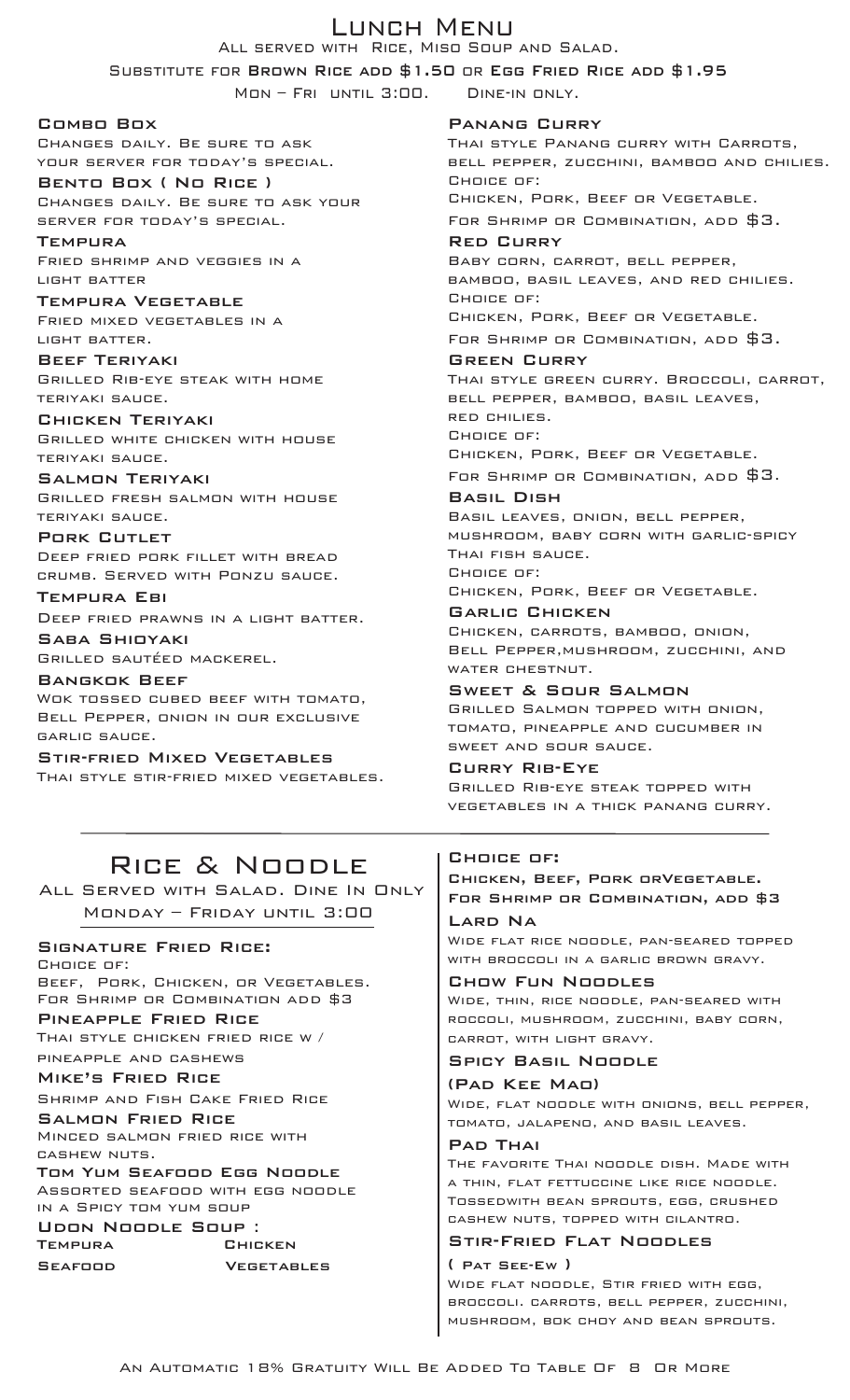# LAVA GRILL SPECIALTY ROLL

Lava Ceviche ! ( Salad )

Choice of Salmon or Yellowtail in a





Cajun Roll

COMBO

California roll

ponzu sauce

Fried crawfish inside with

An Automatic 18% Gratuity Will Be Added To Table Of 8 Or More

please be aware that consuming raw or undercooked meat, poultry, seafood shellfish or eegs may increase your risk of food borne illness.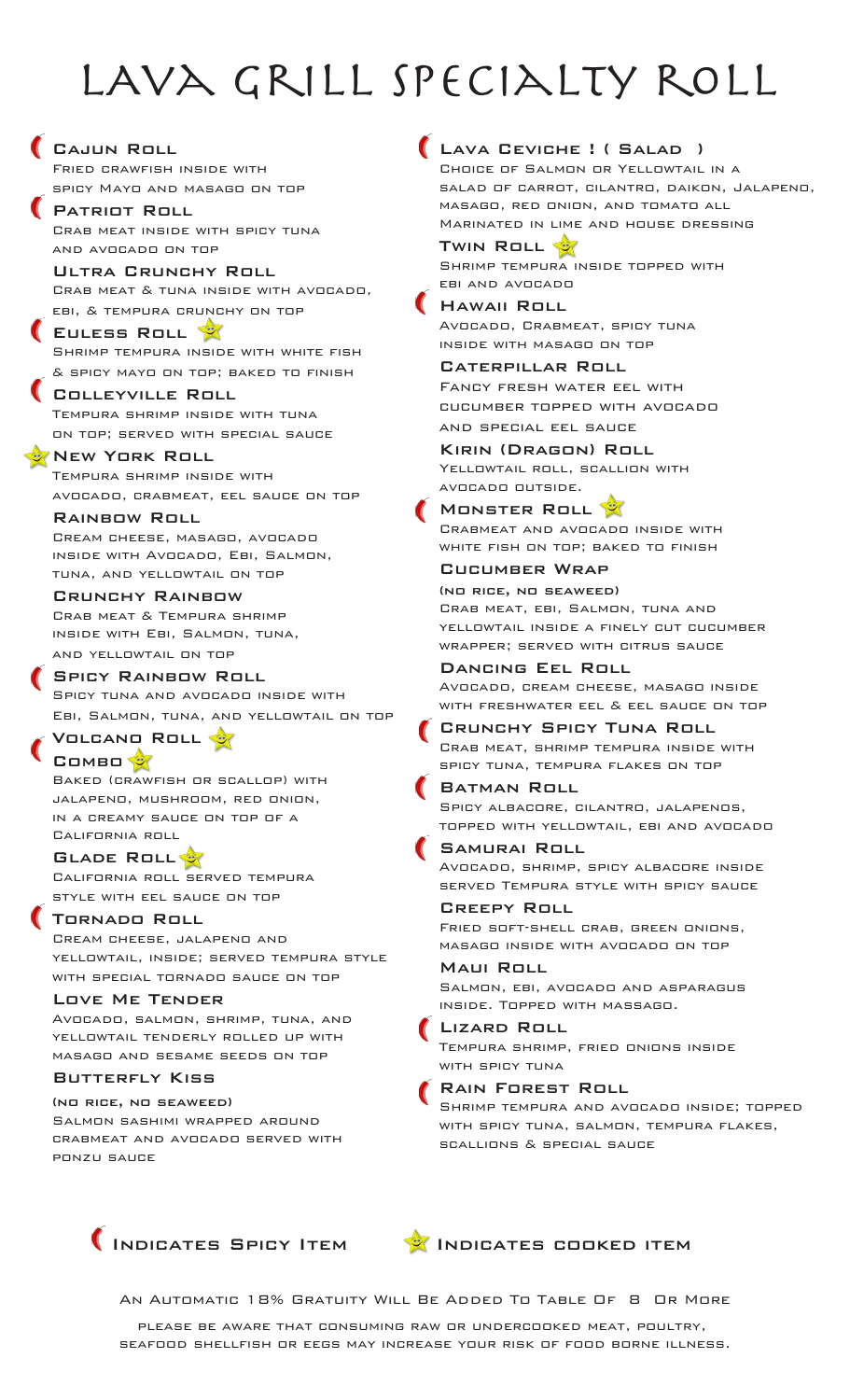# Thai Entree

All served with miso soup(dine-in only), Salad(dine-in only) and steamed rice. Your choice of : Chicken, Pork, Beef or Vegetable & Tofu. For shrimp or combination add \$3.00

Substitute with steamed Brown Rice add \$1.50 or fried rice \$ 1.95

## Panang Curry

Thai style Panang curry with coconut milk carrots, bell pepper, zucchini, bamboo and chili paste

## Red Curry

Thai style red curry with coconut milk baby corn, carrots, bell pepper, Bamboo, Basil leaves and chili paste

## Green Curry

Thai style green curry with coconut milk broccoli, carrots, bell pepper, bamboo, basil leaves and chili paste

## Basil Dish

Stir fried basil leaves, onion, bell pepper, mushroom, baby corn with spicy basil sauce.

#### Garlic Dish

Stir fried white chicken meat, carrots, bell pepper, bamboo, onion, mushroom, zucchini and water chestnut, with garlic sauce.

## New !! Nyonya Blak Pepper Salmon

Grilled Salmon topped with onion, basil pepper and tomato

## Sweet & Sour Salmon

Grilled Salmon topped with onion, basil pepper, tomato, pineapple and cucumber in sweet and sour sauce

#### Curry Rib-Eye

Grilled Rib-eye steak topped with vegetables in thick panang curry.

## Curry Duck

Boneless roasted duck topped in thick panang curry.

#### Stir-Fried Mixed Vegetables

Thai style stir fried mixed vegetables.

#### Bangkok Beef

Wok tossed cubed beef with tomato, onion in our exclusive garlic Bangkok sauce.

## New !! Nyonya Daging Rendang

Cubed Steak Simmered in Malaysian Coconut Curry with onion, bell pepper

## New !! Black Pepper Beef

Filet mignon stir fried with red bell pepper, green bell pepper,onions in our house peppered sauce.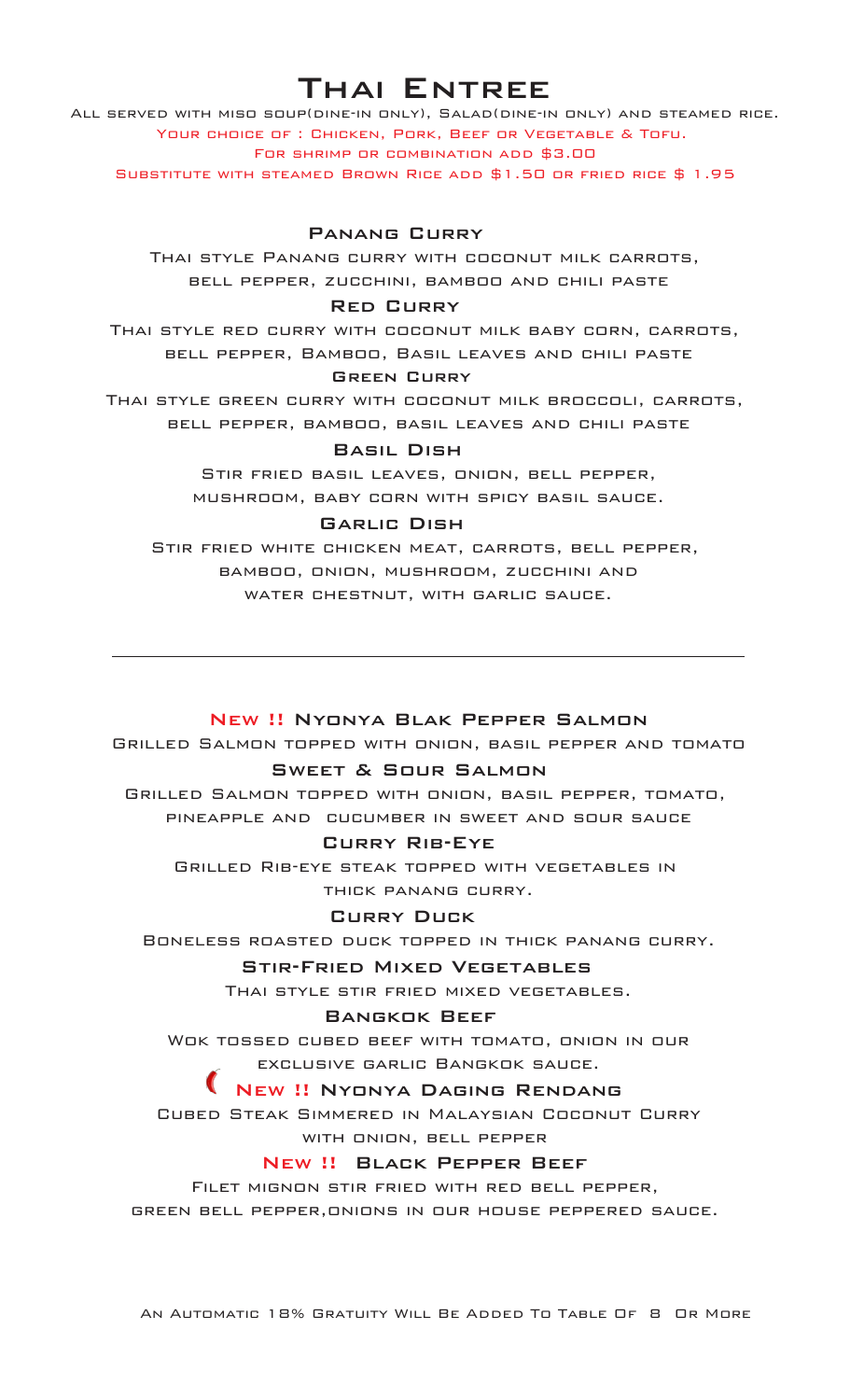## Noodles - Funs

## Choice of Chicken , Pork , Beef or Vegetable Shrimp or Combination add \$3

## Chow Fun Noodles

Wide Thin delicious rice noodle, pan-seared with broccoli, mushroom, zucchini, baby corn, carrot with light gravy.

## **PAD THAI**

Thin rice noodles stir-fried with bean sprouts, egg, crushed peanuts, green onions, and topped with cilantro

## **LARD NA**

Wide flat rice noodle, pan-seared toped with broccoli in chef's brown gravy.

Stir-Fried Flat Noodles ( Pat See-Ew )

Wide flat noodle, Stir fried with egg, broccoli. carrots, bell pepper, zucchini, mushroom, bok choy andbean sprouts.

**SPICY BASIL NOODLES ( PAD KEE MAO )** Wide, flat noodle with onions, bell pepper, tomato, jalapeno and basil leaves.

> Pan Fried Cantonese Egg Noodles. Assorted vegetables and the chef's gravy over crisp noodle.

# Soup Noodle Bowl

## Lava Egg Noodle

Egg Noodle, sliced chicken, shrimp, fish cake and bean sprout topped with cilantro and carrots, Served in clear chicken broth.

## Honey Roasted Duck Ramen

Egg Noodle soup, boneless duck, scallion, carrots. Served in Thai style duck broth.

#### Crispy Roasted Duck Red Curry

Egg Noodle, boneless duck, carrot and scallion in red curry sauce.

> Tom Yum Seafood Egg Noodle Assorted seafood with egg noodle in spicy Tom Yum soup.

## Udon Soup

Thick wheat flour noodles served with green onions, mushroom and pink fish cake

## **LAVA UDON**

Assorted seafood in Udon noodle soup.

#### Chicken Udon

Chicken white meat in Udon noodle soup.

#### Vegetable Udon

Assorted Fresh vegetable in Udon noodle soup.

#### Tempura Udon

Deep Fried shrimp ( 2 ) and mixed vegetable with udon noodle soup.

## Duck Udon ( Boneless Duck )

### Ebi Tempura Udon

Deep Fried shrimp ( 4 ) with udon noodle soup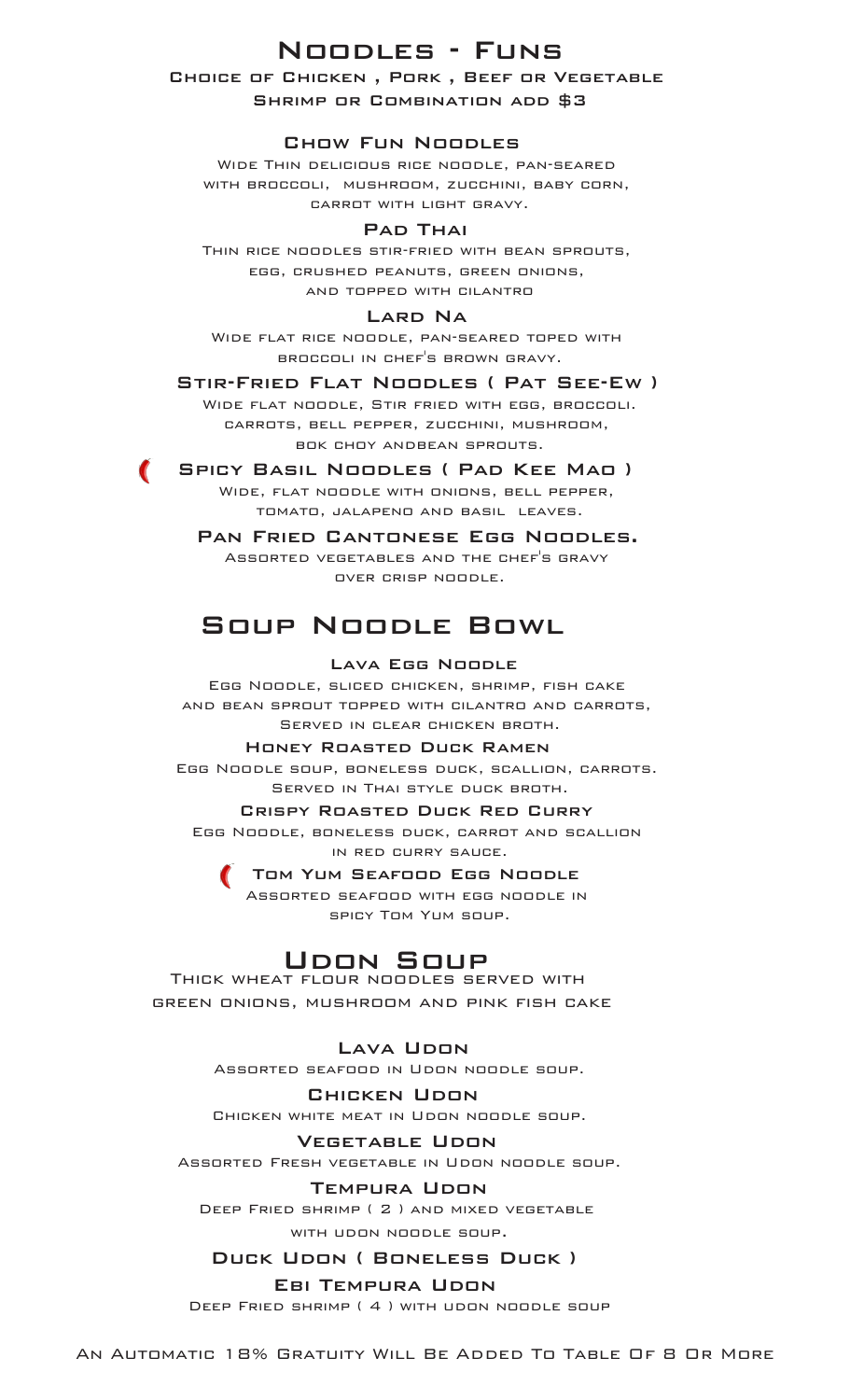| S<br>Τ<br>R<br>Е                      | CRAB RANGOON (6)<br>WONTON WRAPPERS FILLED WITH A CREAMY MIX OF CRAB<br>MEAT, CREAM CHEESE, AND SCALLIONS<br>CRISPY SHRIMP ( 2 )<br><b>CRAB MEAT AND SHRIMP WRAPPED IN AN EGGROLL SKIN</b><br><b>EDAMAME</b><br>JAPANESE SOYBEANS STEAMED AND LIGHTLY SALTED<br><b>SAUTEED EDAMAME</b><br>JAPANESE SOYBEANS STIR-FRIED IN GARLIC SOY SAUCE                                                                                                                                                                                                                                                                                                                                                                                                                                                                                                          |
|---------------------------------------|-----------------------------------------------------------------------------------------------------------------------------------------------------------------------------------------------------------------------------------------------------------------------------------------------------------------------------------------------------------------------------------------------------------------------------------------------------------------------------------------------------------------------------------------------------------------------------------------------------------------------------------------------------------------------------------------------------------------------------------------------------------------------------------------------------------------------------------------------------|
| Е<br>Τ<br>F<br>□<br>□<br>$\mathsf{D}$ | NYONYA CRISPY FRIED PORK BELLY<br>MADE IN-HOUSE AND SERVED WITH SPICY MANYO<br><b>FRIED CALAMARI</b><br>CRISPY FRIED SQUID SERVED WITH CHILI CAJUN SAUCE<br>FRIED OYSTERS (6)<br>BREADED AND DEEP FRIED, SERVED WITH CHILI CAJUN SAUCE<br>Fuji Fried Mushroom I<br>SHRIMP OR COMBO<br>CRISPY FRIED TOSSED IN A CREAMY WASABI MAYO<br>LETTUCE WRAP<br>CHICKEN, WATER CHESTNUTS, MUSHROOMS, CARROTS, ONIONS<br>WOK-SEARED AND SERVED WITH CRISPY ICEBERG LETTUCE                                                                                                                                                                                                                                                                                                                                                                                      |
|                                       | POT STICKERS (6)<br>PAN-FRIED CHICKEN DUMPLINGS (ALSO AVAILABLE STEAMED)<br>SATAY CHICKEN (4)<br>MARINATED CHICKEN SKEWERS SERVED WITH PEANUT SAUCE<br><b>SOFT SHELL CRAB</b><br>WHOLE SOFT SHELL CRAB, FRIED AND SERVED WITH PONZU SAUCE<br>TEMPURA APPETIZER<br>TWO SHRIMP WITH ASSORTED VEGETABLES IN A LIGHT BATTER<br>TEMPURA STRING BEANS<br>FRESH GREEN BEANS FRIED AND SERVED WITH SPICY MAYO<br>THAI CHICKEN WINGS ( 8 )<br>CHICKEN WINGS TOSSED IN A TANGY AND SPICY CHILI SAUCE<br><b>GREEN ONIONS</b><br><b>VIETNAMESE SUMMER ROLL</b><br>RICE PAPER FILLED WITH SHRIMP, LETTUCE, CARROTS,<br>CUCUMBER, CILANTRO; TOPPED WITH FRIED ONIONS &<br>SERVED WITH PEANUT SAUCE<br>APPETIZER SAMPLER: CHOOSE 4<br>CRAB RANGOON, EDAMAME, SAUTEED EDAMAME, FRIED<br>CALAMARI, FRIED OYSTERS, FUJI MUSHROOMS,<br>POT STICKERS (NO SUBSTITUTIONS) |
|                                       | <b>TOM YUM SOUP</b><br>CHICKEN, MUSHROOM, LEMON GRASS, CILANTRO                                                                                                                                                                                                                                                                                                                                                                                                                                                                                                                                                                                                                                                                                                                                                                                     |
| S                                     | WITH SHRIMP. ADD \$ 2.00                                                                                                                                                                                                                                                                                                                                                                                                                                                                                                                                                                                                                                                                                                                                                                                                                            |
| □                                     | TOM KHA SOUP<br>CHICKEN COCOCNUT MILK, MUSHROOM, LEMON GRASS,                                                                                                                                                                                                                                                                                                                                                                                                                                                                                                                                                                                                                                                                                                                                                                                       |
| $\cup$                                | BASIL LEAVES WITH SHRIMP. ADD \$ 2.00                                                                                                                                                                                                                                                                                                                                                                                                                                                                                                                                                                                                                                                                                                                                                                                                               |
| $\mathsf{P}$                          | MISO SOUP TRANDITIONAL JAPANESE SOY BEAN SOUP<br>WITH TOFU SEAWEED SCALLIONS AND MUSHROOMS                                                                                                                                                                                                                                                                                                                                                                                                                                                                                                                                                                                                                                                                                                                                                          |
| S                                     | CLEAR SOUP TRANDITIONAL JAPANESE CHICKEN BROTH                                                                                                                                                                                                                                                                                                                                                                                                                                                                                                                                                                                                                                                                                                                                                                                                      |
|                                       | WITH TOFU SEAWEED SCALLIONS AND MUSHROOMS                                                                                                                                                                                                                                                                                                                                                                                                                                                                                                                                                                                                                                                                                                                                                                                                           |
| <u>&amp;</u>                          | SQUID SALAD<br>TENDER SQUID WITH SEAWEED AND SESAME SEEDS, CHILI PEPPER                                                                                                                                                                                                                                                                                                                                                                                                                                                                                                                                                                                                                                                                                                                                                                             |
| $\mathbf{S}$                          | <b>SEAWEED SALAD</b><br>ASSORTED SEAWEED TOPPED WITH SESAME SEEDS, CHILI PEPPER                                                                                                                                                                                                                                                                                                                                                                                                                                                                                                                                                                                                                                                                                                                                                                     |
| $\blacktriangle$                      | HOUSE GREEN<br>SMALL<br>LARGE<br>GREENS, TOMATO, CUCMBER, AND CARROT IN HOUSE GINGER DRES                                                                                                                                                                                                                                                                                                                                                                                                                                                                                                                                                                                                                                                                                                                                                           |
|                                       | <b>CUCUMBER SALAD</b>                                                                                                                                                                                                                                                                                                                                                                                                                                                                                                                                                                                                                                                                                                                                                                                                                               |
| $\blacktriangle$                      | SAUTEED SLICED CUCUMBER WITH CARROTS,                                                                                                                                                                                                                                                                                                                                                                                                                                                                                                                                                                                                                                                                                                                                                                                                               |
| $\mathsf D$                           | SEAWEED AND SESAME SEED<br>BEEF SALAD                                                                                                                                                                                                                                                                                                                                                                                                                                                                                                                                                                                                                                                                                                                                                                                                               |
|                                       | THIN SLICES OF GRILLED RIBEYE WITH RED ONION, MANGO                                                                                                                                                                                                                                                                                                                                                                                                                                                                                                                                                                                                                                                                                                                                                                                                 |
| $\mathbf{S}$                          | CARROTS, CILANTRO, TOMATO IN A TANGY LIME SAUCE                                                                                                                                                                                                                                                                                                                                                                                                                                                                                                                                                                                                                                                                                                                                                                                                     |

|                         | TOM YUM SOUP                                                  |
|-------------------------|---------------------------------------------------------------|
| S                       | CHICKEN, MUSHROOM, LEMON GRASS, CILANTRO                      |
|                         | WITH SHRIMP. ADD \$ 2.00                                      |
| □                       | TOM KHA SOUP                                                  |
| $\sqcup$                | CHICKEN COCOCNUT MILK, MUSHROOM, LEMON GRASS,                 |
|                         | BASIL LEAVES WITH SHRIMP. ADD \$ 2.00                         |
| P                       | MISO SOUP TRANDITIONAL JAPANESE SOY BEAN SOUP                 |
|                         | WITH TOFU SEAWEED SCALLIONS AND MUSHROOMS                     |
| S                       | CLEAR SOUP TRANDITIONAL JAPANESE CHICKEN BROTH                |
|                         | WITH TOFU SEAWEED SCALLIONS AND MUSHROOMS                     |
| る                       | <b>SQUID SALAD</b>                                            |
|                         | TENDER SQUID WITH SEAWEED AND SESAME SEEDS, CHILI PEPPER      |
|                         | <b>SEAWEED SALAD</b>                                          |
| $\mathbf{S}$            | ASSORTED SEAWEED TOPPED WITH SESAME SEEDS, CHILI PEPPER       |
| $\overline{\mathsf{A}}$ | HOUSE GREEN<br>SMALL<br>LARGE                                 |
|                         | GREENS, TOMATO, CUCMBER, AND CARROT IN HOUSE GINGER DRESSING  |
| L                       | CUCUMBER SALAD                                                |
| $\blacktriangle$        | SAUTEED SLICED CUCUMBER WITH CARROTS,                         |
|                         | SEAWEED AND SESAME SEED                                       |
| D                       | <b>BEEF SALAD</b>                                             |
|                         | THIN SLICES OF GRILLED RIBEYE WITH RED ONION, MANGO           |
| S                       | CARROTS, CILANTRO, TOMATO IN A TANGY LIME SAUCE               |
|                         | AN AUTOMATIC 18% GRATUITY WILL BE ADDED TO TABLE OF 8 OR MORE |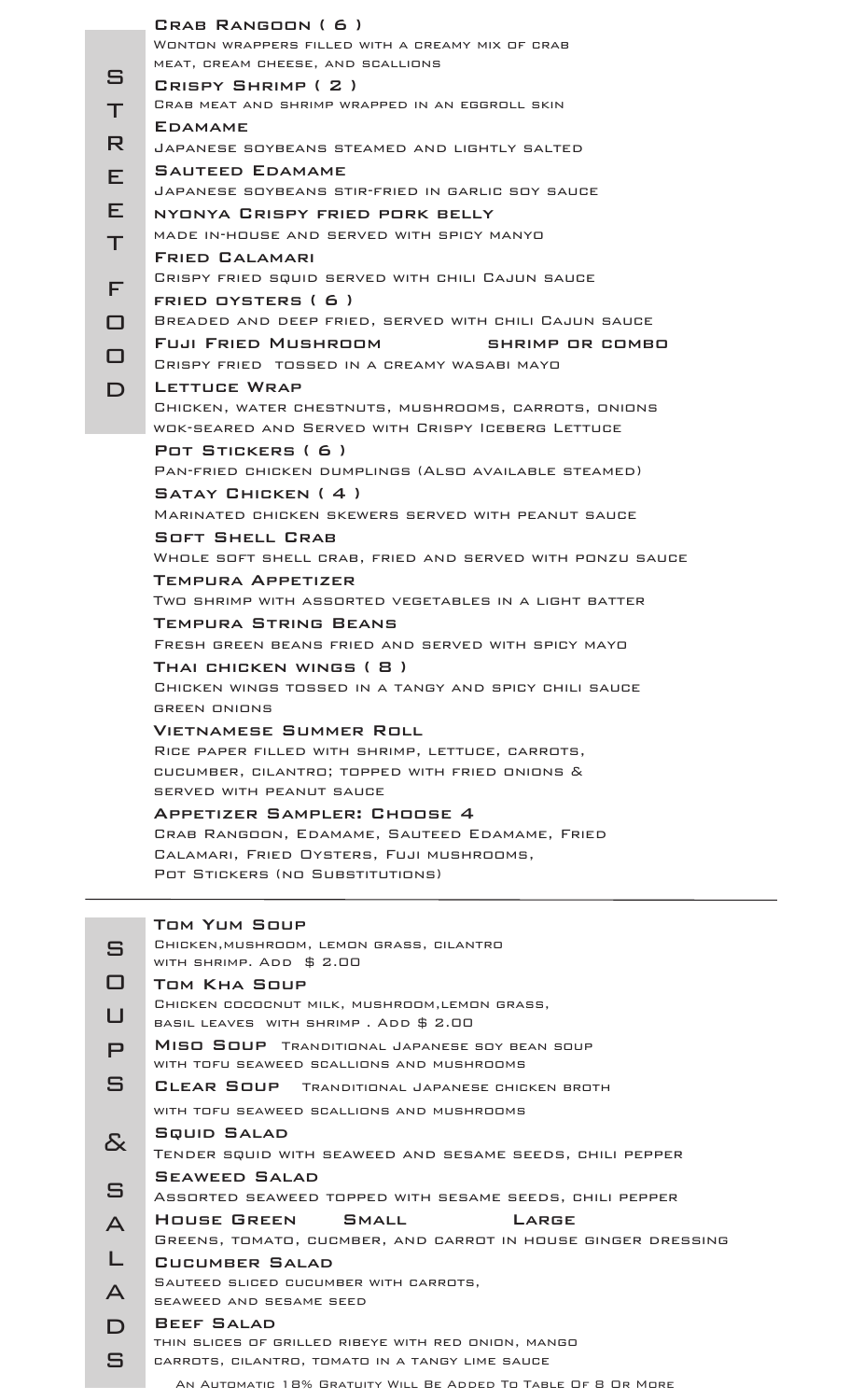## TEMPURA <sup>-</sup> TERIYAKI & COMBINATION

All served with Miso Soup(Dine-In only) , Salad(Dine-In only) and Steamed Rice. Substitute for Brown Rice \$1.50 or Fried Rice \$1.95

 Beef Teriyaki Grilled rib-eye steak with house teriyaki sauce. Chicken Teriyaki Grilled chicken with house teriyaki sauce. Salmon Teriyaki Grilled fresh salmon with house teriyaki sauce. **TEMPURA** Deep fried shrimp ( 3 ) & Vegetable in a light batter. Tempura Vegetable Deep fried vegetables in a light batter. Tempura Ebi Deep fried shrimp ( 6 ) in a light batter. PORK CUTLET Deep fried pork fillet with bread crumb served with katsu sauce. Saba Shioyaki Grilled sauteed mackerel. Tempura & Beef Teriyaki Deep fried shrimp ( 2 ) and vegetables and beef teriyaki. Tempura & Chicken Teriyaki Deep fried shrimp ( 2 ) and vegetables and chicken teriyaki. Tempura & Salmon Teriyaki

> Deep fried shrimp ( 2 ) and vegetables and salmon teriyaki.

## Rice Dishes

 Pineapple Fried Rice Thai Style chicken fried rice with pineapple, cashew nuts. Mike's Fried Rice shrimp & fish cake fried rice. Signature Fried Rice. Hibachi fried rice ( Small ) Fried Rice : Chicken , Pork , Beef or Vegetable

Fried Rice : Shrimp or Combination

 Salmon Fried Rice Minced salmon fried rice with cashew nuts, basil leaves. Chicken Teridon Chicken teriyaki over steamed rice.